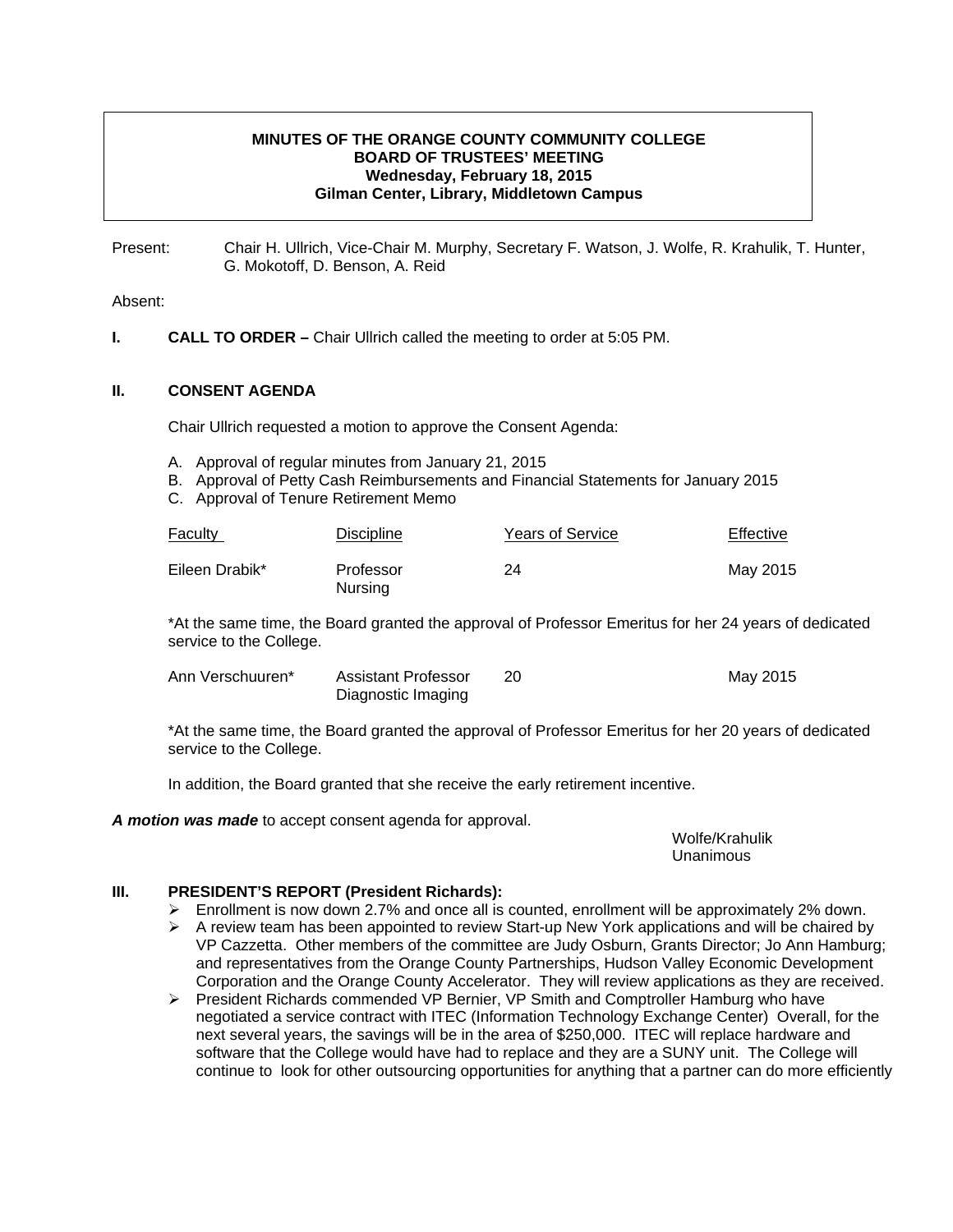- $\triangleright$  or effectively than the College can. This will release IT employees to attend to student and faculty needs, benefiting the College.
- ¾ Sadly, the College has lost 3 students recently: Chelsey Lynne Samoila, Nicholas Kay, and Christina "Tina" Marie Kolb. Tina was in her last semester, in good standing and would have graduated in May. In accordance with College policy, Tina is eligible for a posthumous degree and her family will be asked if they would like to receive her degree at the May Commencement.

## IV. **REPORT OF THE COLLEGE GOVERNANCE SYSTEM –** Michelle Tubbs

- $\triangleright$  Executive Committee convened a working group about 3 weeks ago to draft a response to Governor Cuomo's comments regarding community colleges in his State of the State address. The response that group drafted was presented to and discussed by Executive Committee this afternoon. A few revisions will be made and the final draft will be circulated to Assembly for review at the end of the week and presented to them at their meeting next Monday for approval. Additionally the Student Senates will also be endorsing the response letter at their Senate meetings tomorrow. If approved by the Assembly next Monday, Ms. Tubbs will be sending the letter to Governor Cuomo, and will send a copy to local politicians and other appropriate constituents next Tuesday.
- ¾ The Campus Safety & Security Committee is currently working on assessing the implementation of the new Tobacco Policy. The committee will be writing a report that contains observations from the College community of what is working well with the new policy and what is not, suggestions for revisions to the new policy and suggestions for better enforcement of the tobacco policy. The plan is for this report to be ready for the Board to review and discuss at their April 15<sup>th</sup> board meeting.
- $\triangleright$  Governance constituents are very much looking forward to meeting the Presidential finalists at the forums scheduled during their visits and sharing their feedback with the Search Committee and Board. There are two items that faculty & staff have inquired about regarding the presidential finalist's campus visits and forums:
	- What will be the mechanism for forum participants to provide feedback for the candidates? And who will that feedback go to?

Trustee Wolfe indicated that there is a mechanism in place that will allow the search committee and Board to review the feedback from the College Community. The feedback will be collected at all forums during the candidates' visits and be given to the Board of Trustees.

• When will the finalists' names be shared?

Trustee Wolfe noted that the names will be published prior to the visits and the College Community will have time to review bios.

## V. **REPORT OF THE STUDENT TRUSTEE –** Allison Reid

 $\triangleright$  Middletown

### **Student Senate**

- Annual Colt Night Leadership Program is in the process of being scheduled. Plans are to focus on improving transition of club leadership between academic years.
- In the process of scheduling the first ICC (Inter-Club Council) meeting for this semester.
- Student Senator Juan Soriano was awarded the SUNY Leadership Award at the end of January.
- Last month concerns were brought up by the students about The Student Central "One Stop". Advice was given to work with the Student Senate to look for ways to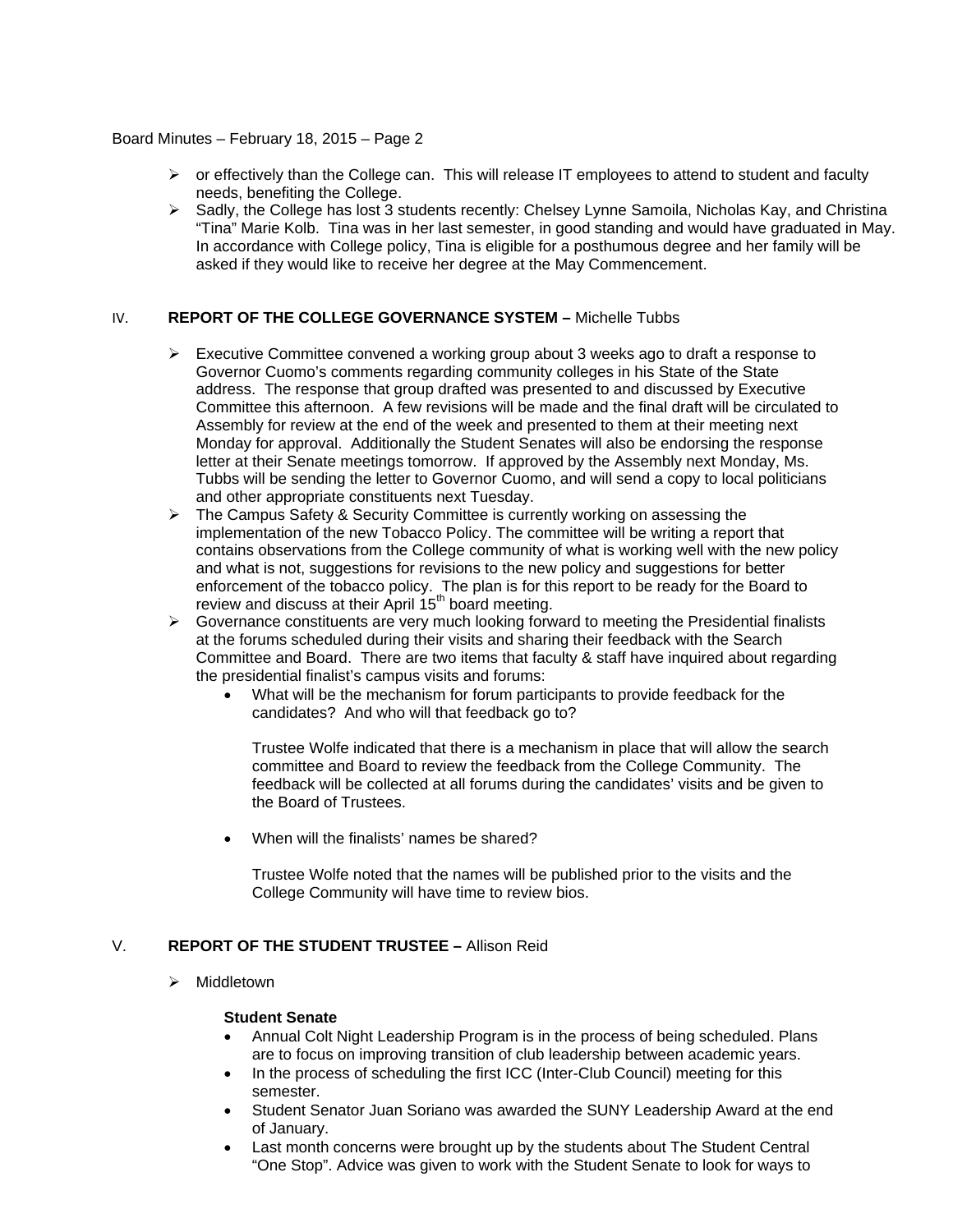Improve the "One Stop Center". Senator Kaitlyn VanDalen and I are currently working with Student Services to address student concerns to better improve the "One Stop".

### **Board of Activities (BOA)**

- Due to all of the snow days BOA had their first meeting Monday, February 16<sup>th</sup>.
- Club Fair was held on February 17<sup>th</sup>, even after being rescheduled twice there was an overall total of 25 Clubs/Organizations that participated in this event.
- Saturday, February 21<sup>st</sup> @ 8pm BOA is showing the movie Big Hero 6 in the Physical Education Building (Open Invitation) and trustees are welcome to attend.
- $\triangleright$  Newburgh

## **Student Senate**

- Health and Wellness Fair February  $5<sup>th</sup>$ . The Senate provided a presentation and brochures to the students about wellness, and also had food donations by local vendors. It was very well attended.
- Newburgh Senate officially extended Library operation hours to 8 a.m. 8 p.m.
- Newburgh students are very appreciative of the new pool table and all of the extra items donated. The pool table is being put to good use. Newburgh is also discussing updating the Game Room hoping it will attract more students to use it.

## **Board of Activities (BOA)**

• Has met twice this semester, and are co-sponsoring with the student senate to have a black history month event. The CIDE Committee has provided a movie and money for refreshments.

## VI. **OLD BUSINESS:** N/A

### **VII. NEW BUSINESS:**

**A motion was made** to approve Items 1 through 6 below, dispensing of the formal reading of each of the policies. By one vote all 6 policies were approved, as presented in the board packet. The policies will be affixed to the minutes as evidence of what was formally approved.

BP 3.1: Equal Employment/Affirmative Action BP 3.3: Harassment and Discrimination BP 3.18: Affirmative Consent BP 6.16: Drug and Alcohol Use Amnesty BP 2.34: Campus Climate Assessment BP 3.17: Child Protection

> Krahulik/Watson Unanimous

Chair Ullrich moved the formal reading of resolutions No. 7 and No. 8 to after committee reports

### **VIII. BOARD CHAIR COMMENTS:**

- $\triangleright$  Chair Ullrich welcomed Foundation Board members Brenda Harburger, who is chair of the Marketing Committee and Jodi Yankanin, who sits on the Scholarship Committee and the Diversity Task Force.
- $\triangleright$  The March 11<sup>th</sup> board meeting will be held in Middletown and the board will meet with the Presidential Search Committee in an executive session and then vote on the final candidate. If there is snow, the meeting will be held on March  $18<sup>th</sup>$ .
- $\triangleright$  Trustee Ullrich will be travelling between March 19<sup>th</sup> and March 26<sup>th</sup> but available via cell phone.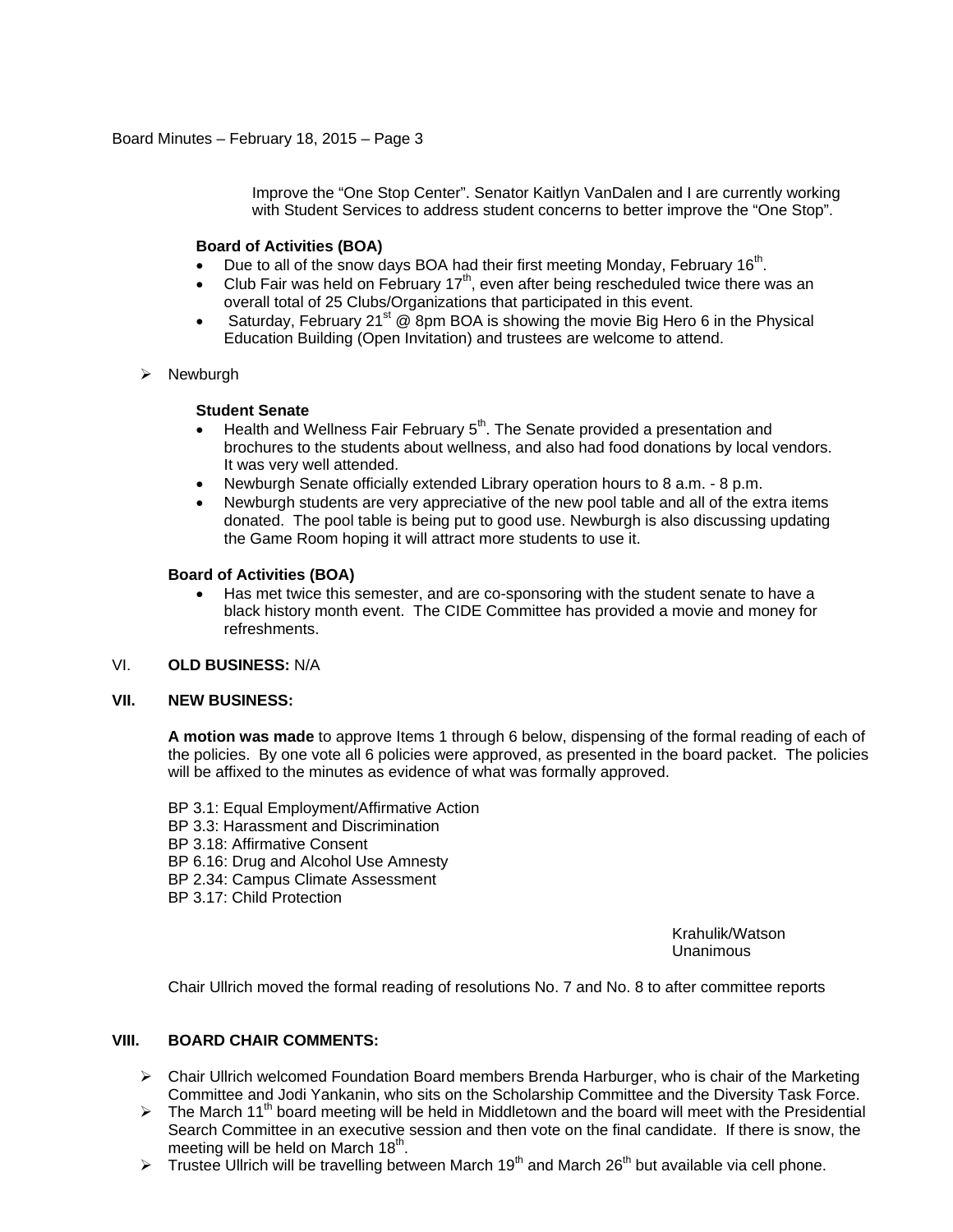- $\triangleright$  The April 15<sup>th</sup> board meeting will be held in Newburgh and will include dinner with the Foundation Board.
- $\triangleright$  The May 20<sup>th</sup> board meeting will be held in Middletown.
- $\triangleright$  The Board Retreat will be held on June 4<sup>th</sup> at West Hills Country Club in the morning. In the evening there will be a farewell reception for Bill and Helen Richards from 5 – 7 PM and location has not been finalized. VP Cazzetta is working diligently to make sure that this event will be available to all of the College Community.
- $\triangleright$  The Sojourner Truth Awards take place on Friday, March 13<sup>th</sup> in the Edward Diana Physical Education building. The event honors high school youth from all over the county for a variety of academic and citizenship efforts, who are generally under-recognized students. Chair Ullrich encouraged board members to attend this wonderful event and she will be there.
- $\triangleright$  The Presidential Search committee has been working very hard and has chosen 4 finalists. Due diligence is being done and trustees will have made their decision on March 11<sup>th</sup> and the candidate will be offered a compensation package. Chair Ullrich has asked Trustees Krahulik, Watson, and Hunter to work with her on this negotiation. Carol Murray and Wendy Holmes, AVP for Human Resources will provide the team with information to assist the committee in their work, such as compensation of presidents at sister colleges and other items to be considered in the negotiation.
- $\triangleright$  The SUNY Orange Foundation's marketing committee developed the SUNY Orange logo a couple years ago. This year, the committee has a new print folio which will appear in Orange Magazine in June. It is a 4 page, 4 color, fold-out and will be available for use as an independent marketing piece. This is directed toward grass tops people, those that would be potential donors to the College and its scholarship funds.
- ¾ The Foundation's Scholarship Committee, which Jodi Yankanin sits on, and which is chaired by Kathy Frommer, works with the faculty scholarship committee to award scholarships to students. Last year, the Scholarship Committee awarded nearly \$300,000 in scholarships to students.
- ▶ The Foundation will be conducting Leadership Awards on April 22<sup>nd</sup> at the Rowley Center for Science and Engineering. Chair Ullrich encourages trustees to attend as this event honors members in the community who have shown leadership in various areas.
- $\triangleright$  The Foundation, at its last retreat, determined that it was not reaching out to under-represented minority communities in the County, both for purposes of fundraising as well as possibly scholarships, and board representation. It founded a diversity task force which Chair Ullrich chairs and a grant has been received by the Dyson Foundation. This grant will fund the use of a consultant who will help the Foundation to make sure the Foundation is talking to everyone in the County. Round 1 has taken place, which was a meeting with the consultant and board leadership. Round 2 will be a meeting with the full board in March and later in the spring, the task force will invite trustees to meet with it to discuss.
- $\triangleright$  The following items were distributed to trustees at places:
	- Facts at a Glance
	- Updated Board Meeting schedule
	- Spring Events List
	- BOT Bylaws which were updated by a committee chaired by Trustee Hunter
	- Minutes of November Finance and Audit Committee
	- Summary of Compliance Topics for the Committee of the Whole meeting

## **Presidential Search Committee Update**:

Trustee Wolfe gave the following update:

- $\triangleright$  The Presidential Search committee spent two full days offsite to interview 10 candidates and has chosen 4 strong candidates.
- $\triangleright$  One of the candidates just dropped out of the search therefore the first candidate visit will be cancelled. A new schedule will be distributed.
- $\triangleright$  The search committee has done a phenomenal job and Trustee Wolfe noted that it was an honor to serve as chair of the committee.
- ¾ Trustee Wolfe encouraged the College community and the community at large to come to one of the forums.
- $\triangleright$  The Search Committee will meet with the board in Executive Session to give their comments to the board at the March  $11<sup>th</sup>$  meeting.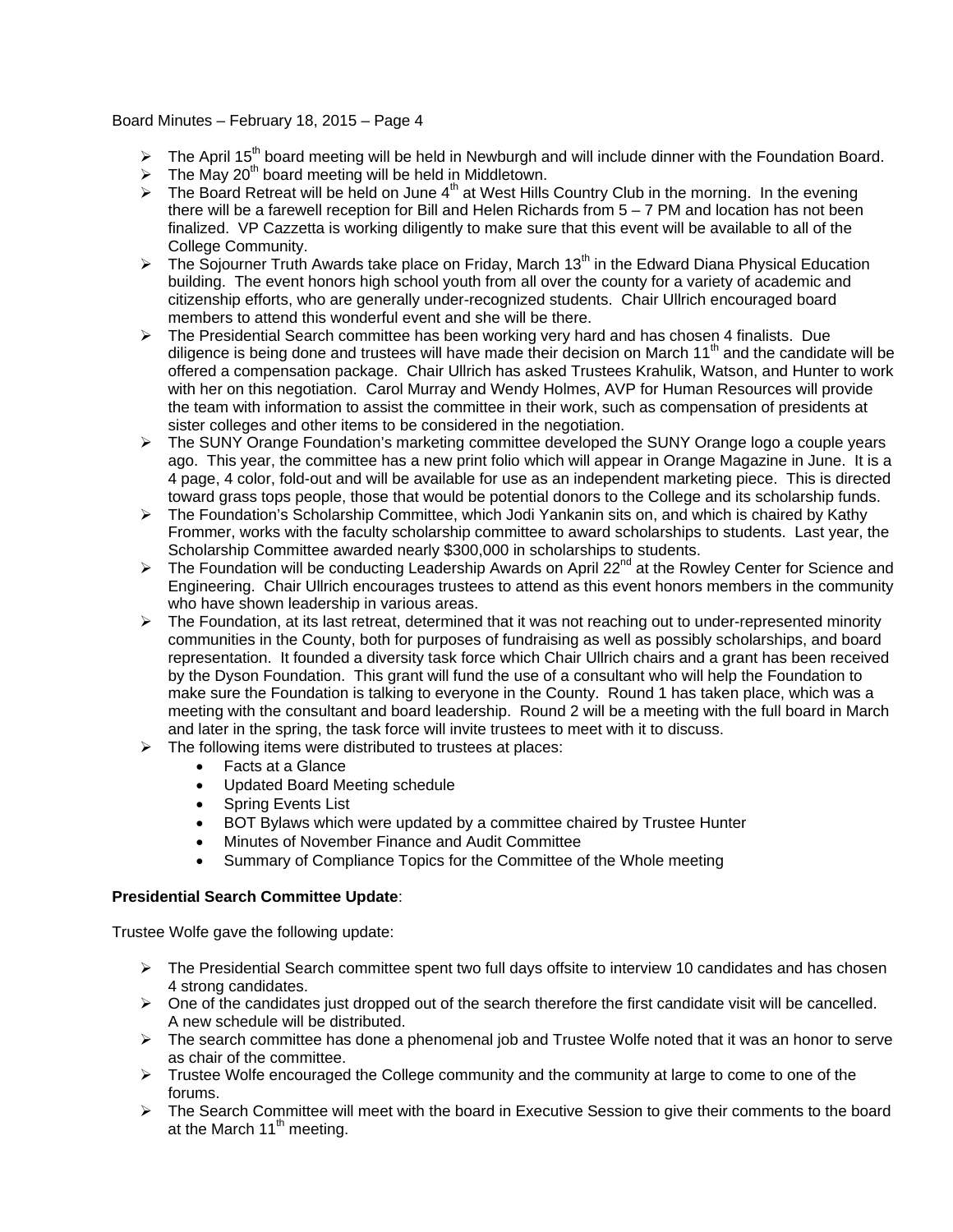Trustee Krahulik commended Trustee Wolfe for doing an outstanding job in chairing the presidential committee. He is very pleased with the process which proved to be a good one and very effective.

Trustee Wolfe commended Susan Boyhan for her hard work. Chair Ullrich also thanked Susan and Trustee Wolfe for their tireless efforts noting that they have both done an incredible job.

### **IX. COMMITTEE REPORTS:**

**Academic Programs and Services Committee:** No report given

### **Audit and Finance Committee:**

Trustee Krahulik gave the following report prior to a vote for approval of Tuition and Fee Schedule for AY 2015- 2016:

The proposed budget for AY 2015-2016 was discussed at the meeting today. The surplus found has grown to \$2.8 Million and Trustee Krahulik congratulated the administration for this accomplishment in a challenging economic climate. While the financial picture does not look any better, due to these accomplishments, the Audit and Finance committee recommends a modest increase in tuition, of \$86.00 for AY 2015-2016. This is based on projections for revenue expenditures for next year.

The proposed fee schedule is for the most part identical to that of last year, with the exception of an increase in the technology fee.

A motion was made to accept the tuition increase of \$86 per academic year for full-time students and to adopt the proposed Tuition and Fee Schedule for AY 2015-2016:

> Krahulik/Benson 8 Yes and 1 No

**At this point, the following New Business was reviewed and discussed as follows:** 

#### **NEW BUSINESS:**

**A motion was made** to approve Resolution No. 7: Resolution of Recognition for Paul Broadie II, Vice President for Student Services

> Ullrich/Wolfe Unanimous

VP Broadie received a framed copy of this resolution and he thanked the board and President Richards for his guidance and leadership.

**A motion was made** to approve Resolution No. 8: Resolution of Recognition for Roz Smith, Vice President for Administration and Finance

> Ullrich/Murphy Unanimous

VP Smith received a framed copy of this resolution and she thanked her staff for all that they have done to support her. She thanked the board and the president for the opportunity to serve the College.

At this time, cake was enjoyed by all in honor of VP Broadie and VP Smith.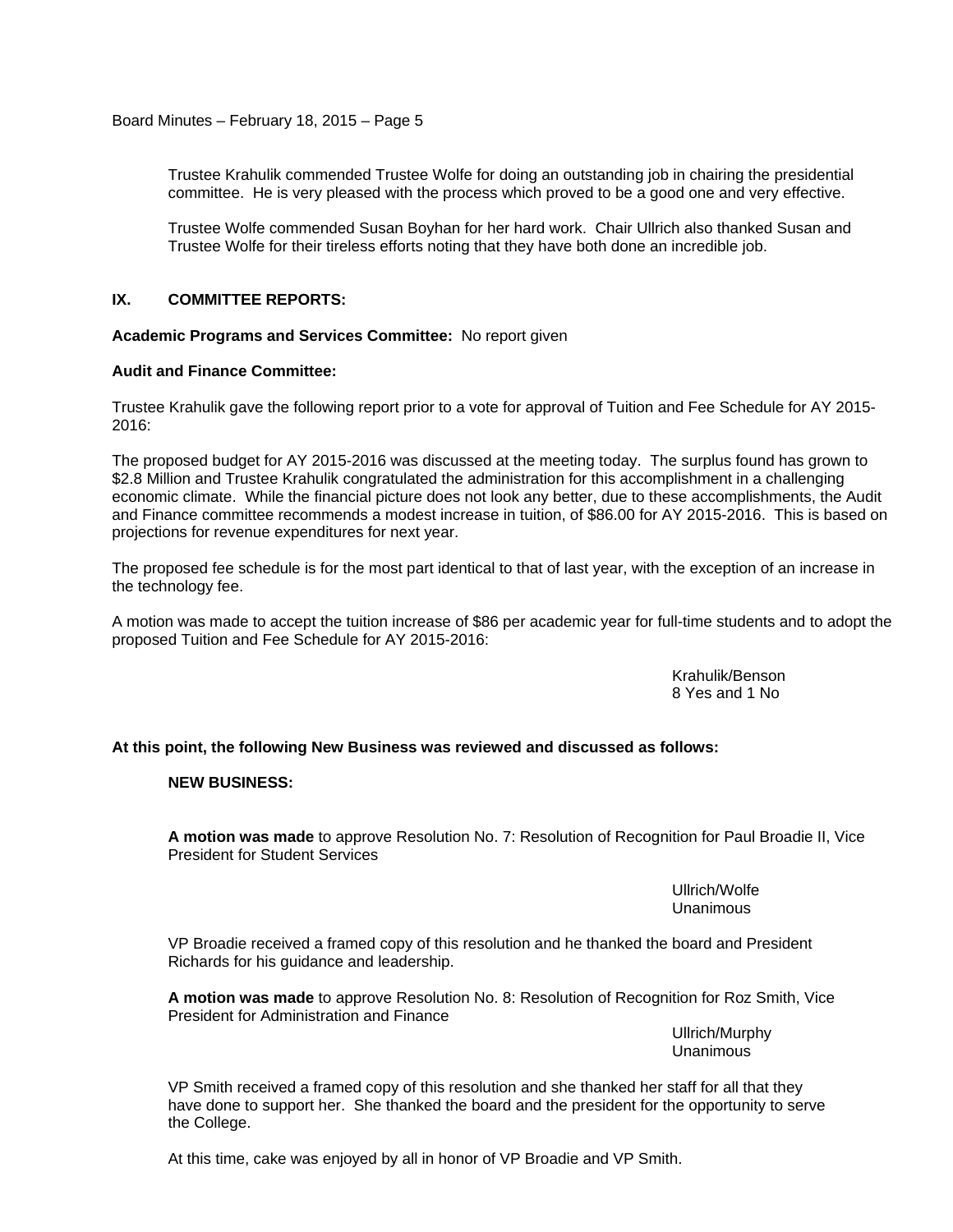## **X. COMMENTS FROM THE PUBLIC: N/A**

## **XI. BOARD DISCUSSION: N/A**

## **XII. EXECUTIVE SESSION:** N/A

A motion was made to adjourn the board meeting and begin the Committee of the Whole

 Krahulik/Watson Unanimous

## **Committee of the Whole Presentation:**

## **Bridges Program Overview**

Mike Gawronski, AVP for Health Professions

AVP Gawronski gave an update on the Bridges project, distributing a comprehensive binder to board members containing descriptions of all aspects of the program.

- $\triangleright$  The Bridges program is an educational program for individuals with learning differences
- $\triangleright$  Team members were introduced:
	- o Flo Hannes, Chair of the Occupational Therapy Assistant Program
	- o Mildred Consolo-Melchionne, Academic Field Work Coordinator for the Occupational Therapy Assistant Program.
	- o Patricia Bassey, Graduate of the OTA program and Attorney
- o Naomi Brickel, Project Coordinator for the Hudson Valley Special Education Parent Center  $\triangleright$  The team has been researching best practices, attending meetings at the state and national level, meeting with internal constituents at the College and developing estimates of salary, budgets, and benefits. Much work has been done both internally and externally and the committee has been seeking community input.
- ¾ The binder contains the presentation, a fast facts sheet, letters of support from the community, and the curriculum and layout of program design.
- $\triangleright$  The belief that is prevalent throughout communities across the US notes that individuals with learning differences have the right to experience post-secondary education in a way that is appropriate to meet their needs and advance their long term goals.
- $\triangleright$  More colleges across the US have been opening doors to students with learning differences due to the Higher Education Opportunity Act of 2008.
- $\triangleright$  While there are many programs in the United States, there are no colleges between Albany and Westchester that offer this type of program.
- $\triangleright$  Students with learning differences are those students with intellectual disabilities, autism spectrum disorders, and developmental disabilities.
- ¾ Bridges will focus on academic, life skills, networking, community building, vocational experiences, and will prepare students for employment and much more.

A discussion ensued regarding the Bridges program and it was decided that a decision on whether to go forward with the program at SUNY Orange will not be made until funding for the program has been determined. The program must be cost-prohibitive to the College and currently there are two sources identified as possibilities for seed funding. The focus will be on determining the finances for the program at which time it will be brought back to the board for discussion. President Richards and Chair Ullrich thanked the committee for their work.

## **2015 Compliance Topics**

Wendy Holmes, AVP for Human Resources Mark Parisi, Wellness Center Director

> $\triangleright$  A presentation was given on the many areas that the College must come into compliance with to satisfy the federal, state and SUNY guidelines for compliance. A summary of information was distributed containing description of the 9 items that the College must be in compliance with.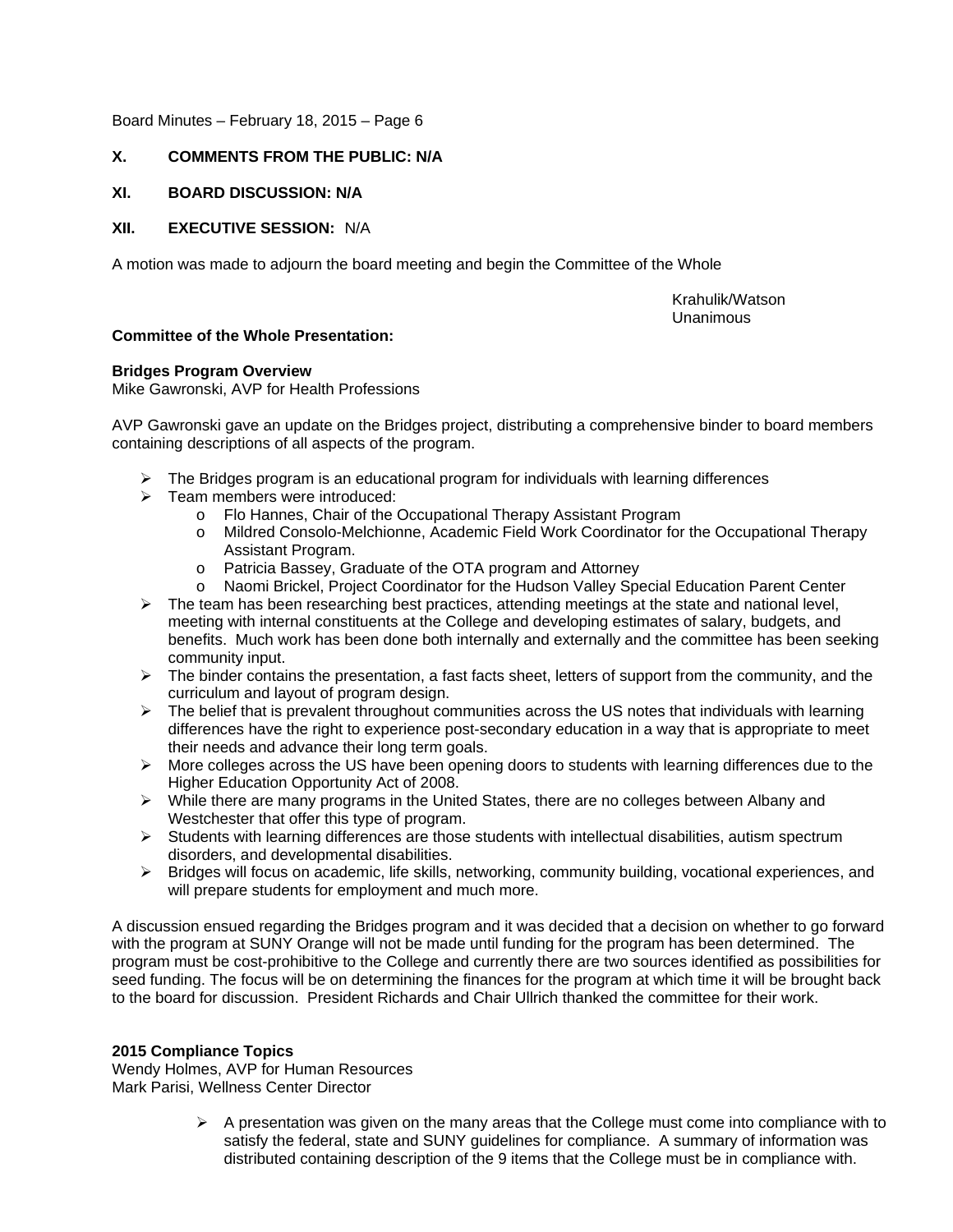- $\triangleright$  The "Violence Against Women Act" (VAWA) was just updated by President Obama and contains all regulations that must be in place. The Clery Report is done every fall and there have been many changes to what needs to be reported. Title 9 has been in place for quite a while, but there are items that need to be updated.
- $\triangleright$  As a College, there are many items that must be done by the summer to incorporate the information in publications given to students and employees in the fall.
- ¾ Mr. Parisi noted that the overall message is that the College must make clear statements emphasizing that the College is against sexual violence, domestic violence and stalking. We must have procedures in place to help anyone who has been affected by any of these. As students are oriented at the College, they must be educated about these and the College must publish this in all areas of the College, noting resources available and the fact that the College policies are against any type of sexual violence.
- $\triangleright$  Many items are already in place, but the language must be uniform across SUNY, therefore our College must use the same language in our policies.
- $\triangleright$  The College must increase awareness, prevention and make sure resources are made available.
- $\triangleright$  Relationships with outside services must be in place and many of these relationships already exist.
- $\triangleright$  The College is already compliant with many of these mandates, but they must be formalized in our policies and education given to College staff.
- $\triangleright$  By the end of March, a plan will be sent to the Chancellor noting our plan to comply.
- $\triangleright$  AVP Holmes reiterated that the College has been working very hard at compliance, however SUNY has now mandated exactly what must be in our policies, without deviation. The College must tweak the policies which are currently in place so that they are consistent with the compliance mandate.
- ¾ President Richards noted that the College will need a Compliance Officer in the future and the hope would be to do this as part of the consortium with a shared compliance officer. He thanked AVP Holmes and Mr. Parisi for their hard work noting that he is pleased that the report in March will reflect very well on the College.
- ¾ AVP Holmes reviewed the Child Protective Mandate noting that the College already has a policy on reporting incidents; however SUNY has given further guidance as to what the College must be in compliance with. This mandate will protect any child who comes onto campus, is under the age of 17, and is given to us as a direct supervision. If someone is a matriculated student and enrolled in a class the College will not need to be concerned with this mandate. There are some other areas where we will need to be in compliance, such as camps held over the summer. At the last cabinet meeting, a small working group was appointed by the president, to determine what activities at the College would need to address this concern.
- **XIII. BOARD ADJOURNMENT:** At 7:00 PM a motion was made (Benson/Watson) to end the meeting

Respectfully submitted,

Carol A. Murray Secretary to the Board

### *NEXT BOARD MEETING Wednesday, March 11, 2015 Gilman Center, Library Middletown Campus 5 PM*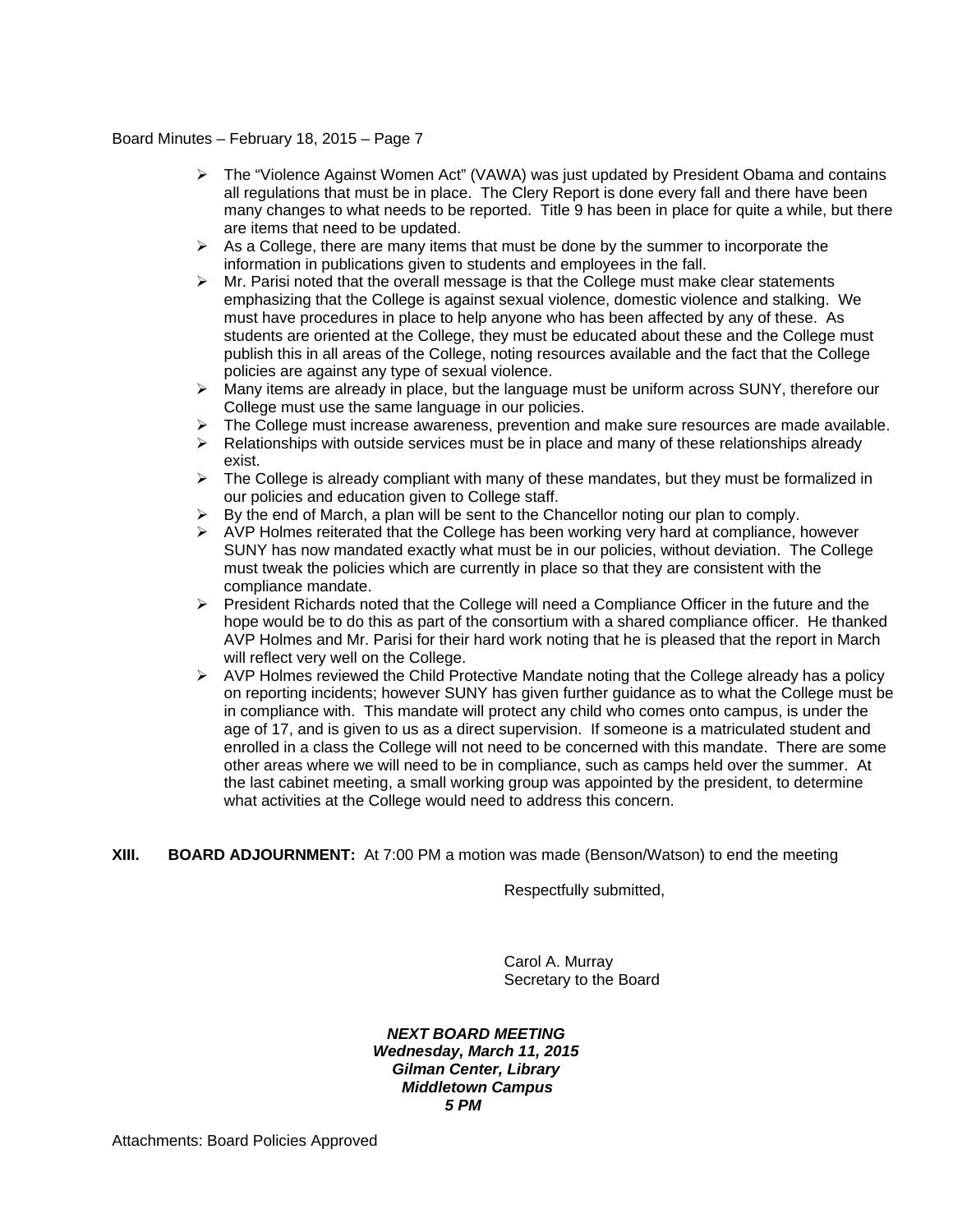| <b>Policy Number</b> | Policy Title                         |
|----------------------|--------------------------------------|
|                      | $BP2.34$   Campus Climate Assessment |

Climate assessments afford institutions the opportunity to better understand their campus and to make informed decisions when it comes to providing a safe educational environment.

In accordance with State University of New York's uniform sexual assault and prevention guidelines, SUNY Orange will conduct a uniform climate survey on an annual basis in order to analyze the prevalence and attitudes regarding sexual harassment, including sexual violence, and other related crimes.

The survey will assess student and employee knowledge about:

- The Title IX Coordinator's role
- College policies and procedures addressing sexual assault
- How and where to report sexual violence as a victim/survivor or witness
- The availability of resources on and off campus, such as counseling, health, academic assistance
- The prevalence of victimization and perpetration of sexual assault, domestic violence, dating violence, and stalking on and off campus during a three year period
- Bystander attitudes and behavior
- Whether victims/survivors reported to the College, and reasons why they did or did not report

The Board of Trustees directs the President to develop such procedures as to fairly implement this policy.

Adopted: Feb. 18, 2015

| <b>Policy Number</b> | Policy Title                                           |
|----------------------|--------------------------------------------------------|
| <b>BP3.1</b>         | <b>Equal Employment Opportunity/Affirmative Action</b> |

The College is committed to providing educational and employment opportunities to persons from diverse cultural heritages and backgrounds. The College believes all persons are entitled to equal employment opportunity and does not discriminate against employees or applicants because of race, color, religion, sex, age, veteran status, disability, national origin, sexual orientation, gender identity or any other legally protected status. Equal employment opportunity will be extended in all aspects of the employer-employee relationship, including, but not limited to, recruitment, hiring, training, promotion, transfer, demotion, compensation, benefits, layoff and termination. In addition, the College will make a reasonable accommodation to known physical or mental limitations of an otherwise qualified applicant or employee with a disability unless the accommodation would impose an undue hardship on College operations. All employment-related policies, procedures and actions are designed to comply with applicable laws.

The Board of Trustees directs the President to develop such procedures as to fairly implement this policy.

Amended: Feb. 18, 2015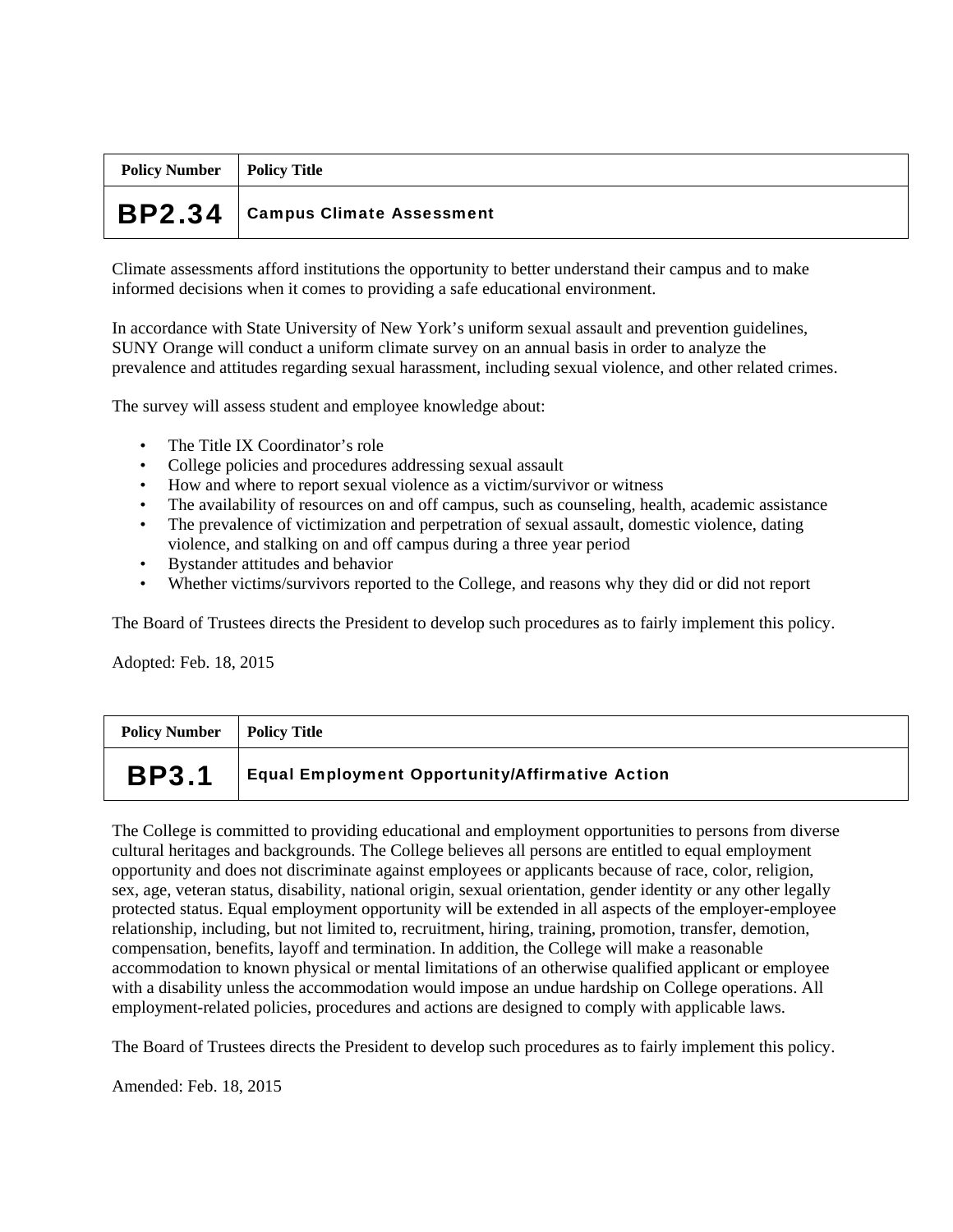| <b>Policy Number</b>   Policy Title |                                      |
|-------------------------------------|--------------------------------------|
| <b>BP3.3</b>                        | <b>Harassment and Discrimination</b> |

SUNY Orange is committed to fostering a diverse community of faculty, staff, and students, as well as ensuring equal educational opportunity, employment, and access to services, programs, and activities, without regard to an individual's race, color, national origin, religion, creed, age, disability, sex, gender identity, sexual orientation, familial status, pregnancy, predisposing genetic characteristics, military status, domestic violence victim status, or criminal conviction. Employees, students, applicants or other members of the College community (including but not limited to vendors, visitors, and guests) may not be subjected to harassment that is prohibited by law, or treated adversely or retaliated against based upon a protected characteristic.

This policy is in accordance with federal and state laws and regulations prohibiting discrimination and harassment. These laws include the Americans with Disabilities Act (ADA), Section 504 of the Rehabilitation Act of 1973, Title IX of the Education Amendments of 1972, Title VII of the Civil Rights Act of 1964 as Amended by the Equal Employment Opportunity Act of 1972, and the New York State Human Rights Law. These laws prohibit discrimination and harassment, including sexual harassment and sexual violence.

Officials and supervisors must take immediate and appropriate corrective action when instances of prohibited discrimination and/or harassment come to their attention to assure compliance with this policy. Each employee and student is assured that retaliation against an individual who makes a complaint or report under this policy is absolutely prohibited and constitutes, in and of itself, a violation of this policy. Any questions regarding the scope or application of this policy should be directed to the Associate Vice President of Human Resources.

The Board of Trustees directs the President to develop such procedures as to fairly implement this policy.

Amended: Feb. 18, 2015

| <b>Policy Number</b> | Policy Title                                    |
|----------------------|-------------------------------------------------|
| <b>BP3.17</b>        | <b>Child Protection and Mandatory Reporting</b> |

SUNY Orange employees who witness or have reasonable cause to suspect any sexual abuse of a child occurring on SUNY Orange property--or occurring off-campus during official College business or College-sponsored events--shall have an affirmative obligation to report such conduct to SUNY Orange Safety and Security or any relevant local police department immediately.

SUNY Orange is also committed to protecting the safety and well-being of children who participate in College-related programs and activities, whether on or off campus, or who utilize campus facilities for activities including, but not limited to, sports camps, and academic and personal enrichment programs. The College will adhere to the

State University of New York's "Child Protection Policy" as follows:

## **Definitions:**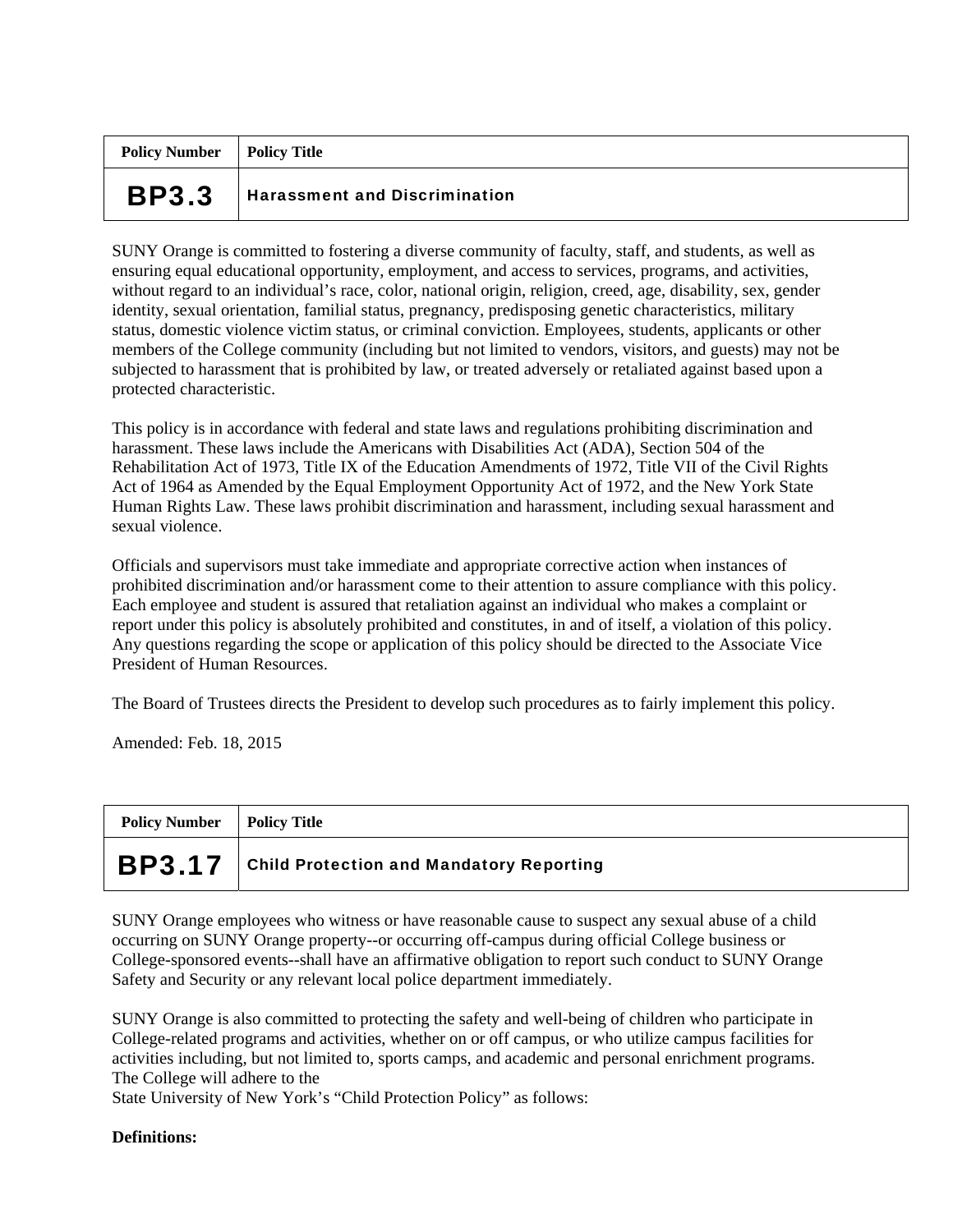**Covered Activity:** A program or activity sponsored or approved by the College or college affiliated organization, or an activity conducted by a vendor, licensee or permittee for which a license or permit for use of College facilities has been approved, occurring on or off campus, for the duration of which the responsibility for custody, control and supervision of children is vested in the College, College-affiliated organization or the vendor, licensee or permittee so approved. This policy is not applicable to the college's on-campus child care centers.

**Covered Person:** A person who is responsible for the custody, control or supervision of children participating in the Covered Activity and who is:

- i. an employee of the College or College-affiliated organization;
- ii. a College student;
- iii. a volunteer of the College or College-affiliated organization; or
- iv. a vendor, licensee, permittee or other person, who is given permission to come onto campus or to use College facilities for Covered Activities; or
- v. an employee, agent or volunteer of (iv) above.

**Child:** An individual under the age of seventeen years, who is participating in a Covered Activity. The term "child" shall not include a matriculated student of the College or a person accepted for matriculation.

**Children's Camp**: A camp defined under New York Public Health Law §1392.

**Physical Abuse**: Physical contact with a child by a covered person which is intended to cause, or causes, pain or physical injury, including punching, beating, shaking, throwing, kicking, biting and burning, or directing a child, outside the norm of the supervised activity, to perform physical activity which is intended to cause physical injury.

**Sexual Abuse**: Engaging in a sexual offense with a child and/or encouraging or promoting sexual performance by a child. Pursuant to the NYS Penal Law Articles 130, 263, and Sections 260.10 and 260.25, sexual offenses include: sexual misconduct, rape, criminal sex acts, forcible touching, persistent sexual abuse, sexual abuse, aggravated sexual abuse, course of sexual conduct against a child, facilitating a sex offense with a controlled substance, sexually motivated felony, predatory sexual assault against a child, and sexual performance by a child. This also includes Penal Law offenses relating to children including endangering the welfare of a child and unlawfully dealing with a child in the first degree. Sexual performance by a child, as defined by the Penal Law, is any behavior which results in touching of the sexual or other intimate parts of a child for the purpose of sexual gratification of the child and/or adult, including touching by the child and/or adult with or without clothing, and all acts as defined by New York State Penal Law Articles 130, 263 and Section 260.10.

**Responsible College Official**: The employee of the College or College-affiliated organization, who has been designated by the Campus under Campus Responsibilities.

**College-affiliated organization**: The campus foundation, campus alumni association, campus auxiliary services corporation, or any other entity so designated by the College President.

## **Prohibited Conduct**

A Covered Person shall not:

- Be alone with a child, unless the Covered Person is a relative or guardian of the child, unless one-on-one contact is approved in accordance with a determination pursuant to of this policy. In no event shall a Covered Person, who is not a relative or guardian of a child, be alone with the child in a rest room, locker room, shower, sleeping area or vehicle.
- Engage in physical abuse or sexual abuse of a child.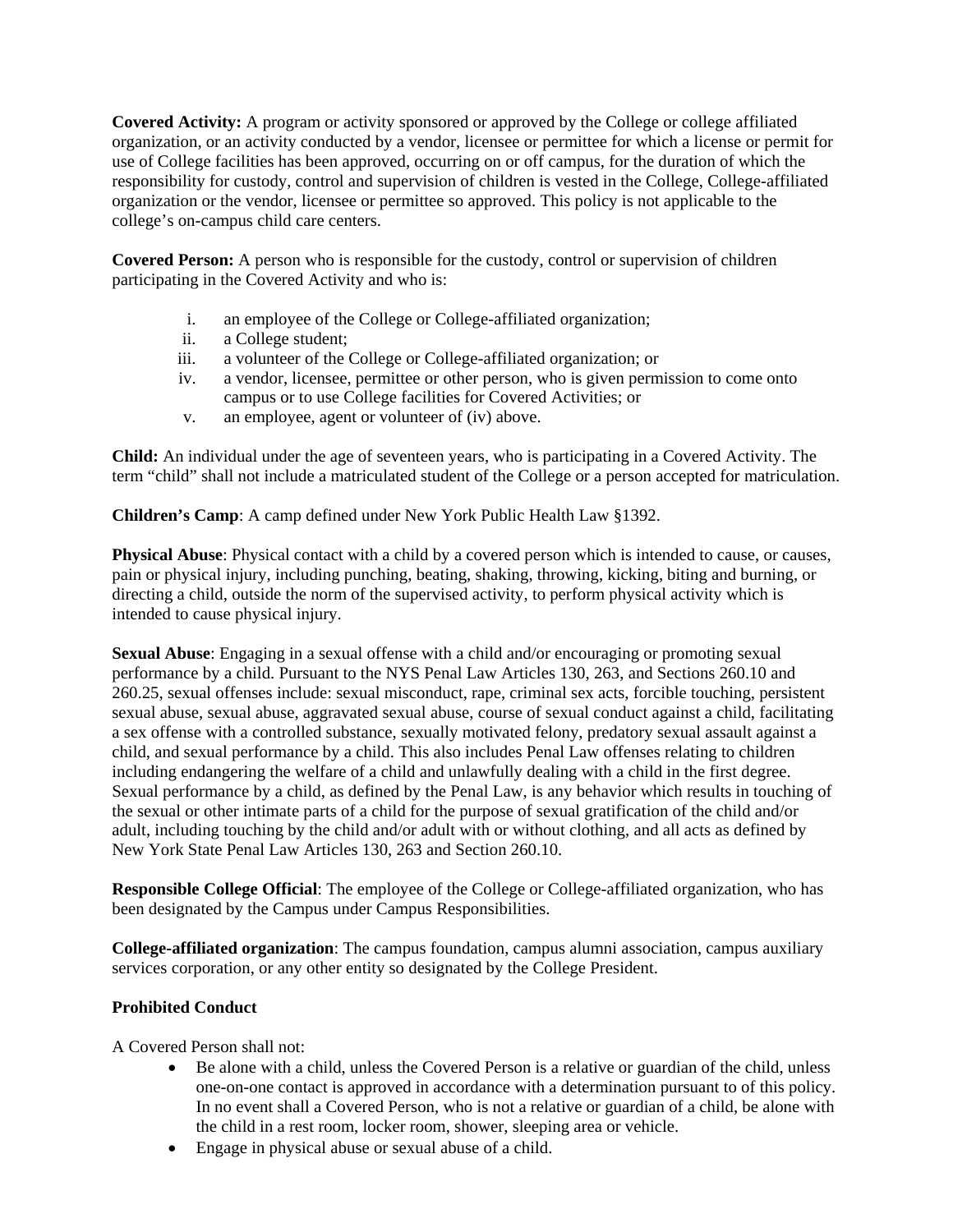- Engage in the use of alcohol or illegal drugs, or be under the influence of alcohol or illegal drugs during Covered Activities.
- Enable, facilitate or fail to address a child's use of alcohol or illegal/non-prescribed drugs.
- Contact a child through electronic media, including social media, for the purpose of engaging in any prohibited conduct, including sexual conduct.
- Offer or make a gift to a child for the purpose of engaging in any prohibited conduct, including sexual conduct.
- Release a child from a Covered Activity without a written authorization from the child's parent or guardian.

# **Required Conduct**

A Covered Person shall:

- Take all reasonable measures to prevent physical and sexual abuse of a child, including immediately removing a child from potential physical abuse, sexual abuse or prohibited conduct as defined herein.
- Report immediately any suspected physical abuse or sexual abuse of a child to the College's Security Department, and provide to the College's Security Department a written report of suspected physical or sexual abuse of a child. Other reporting requirements not addressed in this Policy may apply, such as the obligations of mandated reporters under New York Social Services Law, who are required to report suspected child abuse or maltreatment when they are presented with a reasonable cause to suspect such abuse or maltreatment has occurred
- Comply with College policy BP3.17, "Reporting/Prevention of Child Sexual Abuse", available on the college's webpage under Board of Trustees Policy Manual.
- Complete all required training developed pursuant to this Policy.
- Wear and display prominently at all times during the Covered Activity a lanyard or other form of identification that identifies the individual as having the responsibilities of a Covered Person.

# **Responsible College Official**

A Responsible College Official shall:

- Confirm that the requirements of this Policy have been communicated to Covered Persons (i) – (iii) prior to the commencement of a Covered Activity.
- Confirm that New York Sex Offender Registry and National Sex Offender Public Registry searches (as described in Campus Responsibilities, below) have been obtained and reviewed for Covered Persons (i) – (iii) prior to the commencement of a Covered Activity.
- Confirm that the completed Acknowledgement of the College's Child Protection form has been obtained from Covered Persons  $(iv) - (v)$  prior to the commencement of a Covered Activity.
- Immediately report allegations of physical abuse or sexual abuse of a child to the College's Security Department, and complete and provide to the College's Security Department a written report for each allegation of physical abuse or sexual abuse of a child. Other reporting requirements not addressed in this Policy may apply, such as the obligations of mandated reporters under New York Social Services Law, who are required to report suspected child abuse or maltreatment when they are presented with a reasonable cause to suspect such abuse or maltreatment has occurred.
- Notify and coordinate with appropriate campus offices to ensure that allegations of suspected physical abuse or sexual abuse are investigated and addressed appropriately.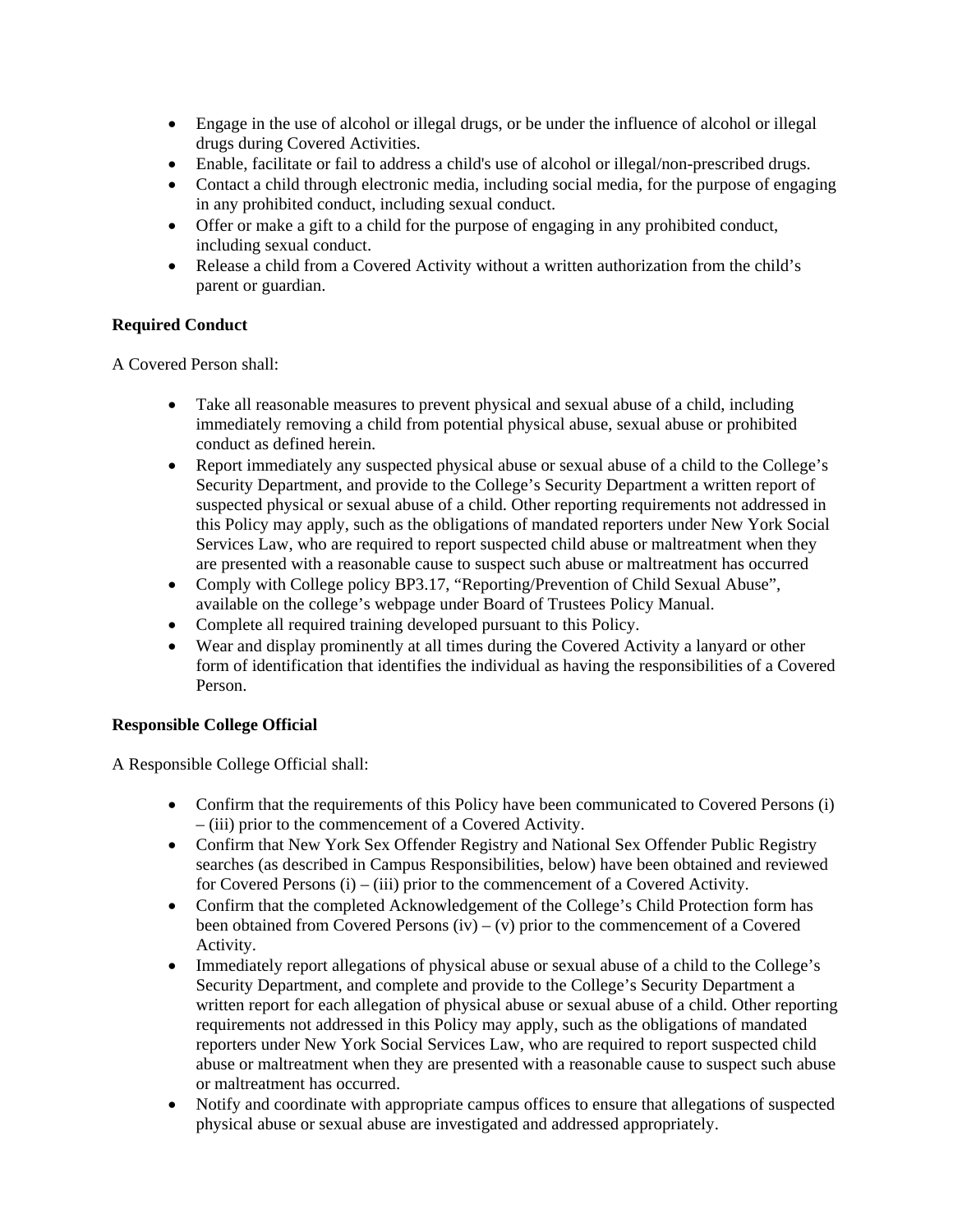• Confirm that required training on this Policy has occurred prior to the commencement of a Covered Activity for all Covered Persons who are employees, volunteers, students or agents of the college or a College-affiliated organization.

# **Campus Responsibilities**

The College and each College-Affiliated organization shall develop procedures to:

- Designate a Responsible College Official for each Covered Activity.
- Determine on a limited basis that the first sentence of section D.1. of this Policy, which prohibits a Covered Person from being alone with a child, shall not apply to certain Covered Activities when the pedagogical or health-related nature of the Covered Activity requires such one-on-one contact with a child. Examples may include tutoring, music lessons, speech therapy, or dental services.
- Communicate the requirements of this Policy to Covered Persons  $(i) (v)$ .
- By May 15, 2015 and biennially thereafter, provide for and require training on this Policy for all Covered Persons who are employees, volunteers, students or agents of the State College or a College-affiliated organization prior to the commencement of a Covered Activity
- Obtain New York Sex Offender Registry and National Sex Offender Public Registry searches for Covered Persons who are employees, volunteers, students or agents of the State College or a College-affiliated organization and complete a review of such searches not more than ninety (90) days prior to the commencement of a Covered Activity.
	- A.) A search of the NY Sex Offender Registry means:
		- i. a search of the file of persons required to register pursuant to Article 6-C of the Correction Law maintained by the NY Division of Criminal Justice Services pursuant to NY Correction Law § 168-b for every level of sex offender (Level 1 through Level 3), which requires an email, CD or hard copy submission of names and identifiers to DCJS as described on the [DCJS](http://www.criminaljustice.ny.gov/nsor/800info_cdsubmit.htm)  [website](http://www.criminaljustice.ny.gov/nsor/800info_cdsubmit.htm) [url: [http://www.criminaljustice.ny.gov/nsor/800info\\_cdsubmit.htm](http://www.criminaljustice.ny.gov/nsor/800info_cdsubmit.htm)]; and
		- ii. retention of the records of the results of such search. Note that an internet search alone will not meet the requirements of this Policy.
	- B.) A search of the National Sex Offender Public Registry means:
		- i. a search by first and last name of the National Sex Offender Public Website maintained by the United States Department of Justice at this link: [http://www.nsopw.gov/;](http://www.nsopw.gov/) and
		- ii. retention of the records of the results of such search.
	- C.) Provide for the prompt investigation and preparation of written findings by the College Security Department of reports of suspected physical abuse or sexual abuse, and if there is reasonable cause to believe a crime has been committed, coordination by the College's Security Department with other law enforcement officials.
	- D.) Provide a mechanism to report and respond to allegations of retaliation (as described below).
	- E.) Retain documentation of the search results from the New York and National Sex Offender registries for Covered Persons who are employees, volunteers, students or agents of the College or a College-affiliated organization for six (6) years after the covered person has separated from employment.

## **Retaliation**

Retaliatory action against anyone acting in good faith, who has reported alleged physical abuse or sexual abuse in accordance with this Policy, or who has been involved in investigating or responding to allegations of physical or sexual abuse, or who has reported a failure to comply with this Policy, is a violation of this Policy. Retaliatory acts may include, but are not limited to: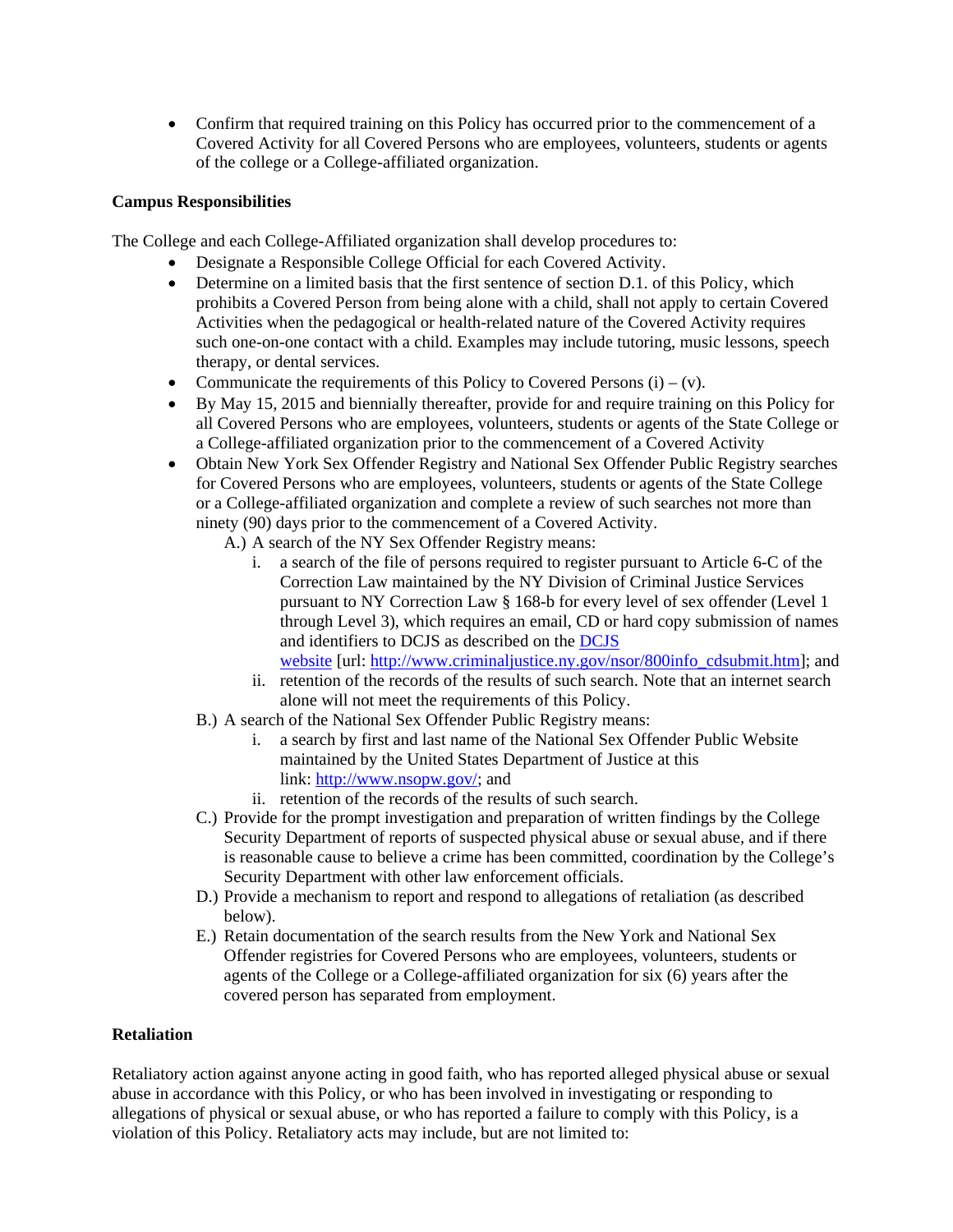- employment actions affecting salary, promotion, job duties, work schedules and/or work locations;
- actions negatively impacting a student's academic record or progress; and
- any action affecting the campus environment, including harassment and intimidation.

# **Third Party Use of College Facilities**

The use of College facilities by vendors, licensees or permittees for commercial and non-commercial Covered Activities shall be accomplished pursuant to a revocable permit. The following minimum terms shall be included in all such revocable permits:

- 1. A specific definition of the areas accessible to the Covered Activity. For example, revocable permits for sporting events held on athletic fields should include the athletic field, as well as any ancillary areas or structures where minors will be permitted, such as adjacent grounds, parking lots, rest rooms, locker rooms, accessory structures, etc.
- 2. A provision requiring insurance coverage in the types and amounts listed below, naming the College as an additional insured, and requiring that evidence of such insurance be provided to the College within five (5) business days of execution of the revocable permit or at minimum two weeks (14 days) prior to the scheduled use of College facilities.
	- a. General Liability insurance two million dollars (\$2,000,000) each occurrence and two million dollars (\$2,000,000) in the aggregate;
	- b. New York State Workers' Compensation insurance during the term of the revocable permit for the benefit of permittee's employees required to be covered under the NYS Workers' Compensation Law.
	- c. For those instances in which a campus believes that the activity is so long or substantial and that the obtaining of such insurance will not unduly preclude beneficial use of the college' facilities, the campus should require additional insurance in the form of: Sexual Abuse and Molestation insurance, either under the above-described general liability policy or in a separate policy, with coverage not less than one million dollars (\$1,000,000). Any insurance coverage for sexual abuse and molestation insurance written on a claim made basis shall remain in effect for a minimum of six (6) months following the use of College facilities.
- 3. If the Covered Activity is a Children's Camp as defined in Section C of this policy, a provision requiring permittee to provide the College with a copy of its camp operator permit issued by the New York State Commissioner of Health, either upon execution of the permit or not later than two weeks (14 days) before the scheduled use of College facilities.
- 4. A representation and warranty from permittee that for all of its employees and volunteers, and employees and volunteers of its sub-permittees, who shall enter upon College facilities for purposes related to Covered Activity, permittee has conducted within the ninety (90) day period preceding the use of College facilities (i) a search of the NY Sex Offender Registry; and (ii) a search of the National Sex Offender Public website.
- 5. A representation and warranty from permittee that for all Covered Activities: (i) it shall adhere to the American Camp Association standards for minimum staff-to-child supervision ratios, minimum staff age and minimum staff accreditation requirements (available at: http://www.acacamps.org/accreditation/stdsglance); and (ii) that the overall supervisor for each Covered Activity is an adult with certification or documented training and experience in the Covered Activity.
- 6. A representation and warranty from permittee that any transportation it provides for participating minors to and from the College grounds shall conform to the American Camp Association's transportation standards (available at: http://www.acacamps.org/accreditation/stdsglance).

A provision requiring written acknowledgement from permittee that it has received a copy of the College's Child Protection Policy and agrees to abide by all of its terms, including its requirement that